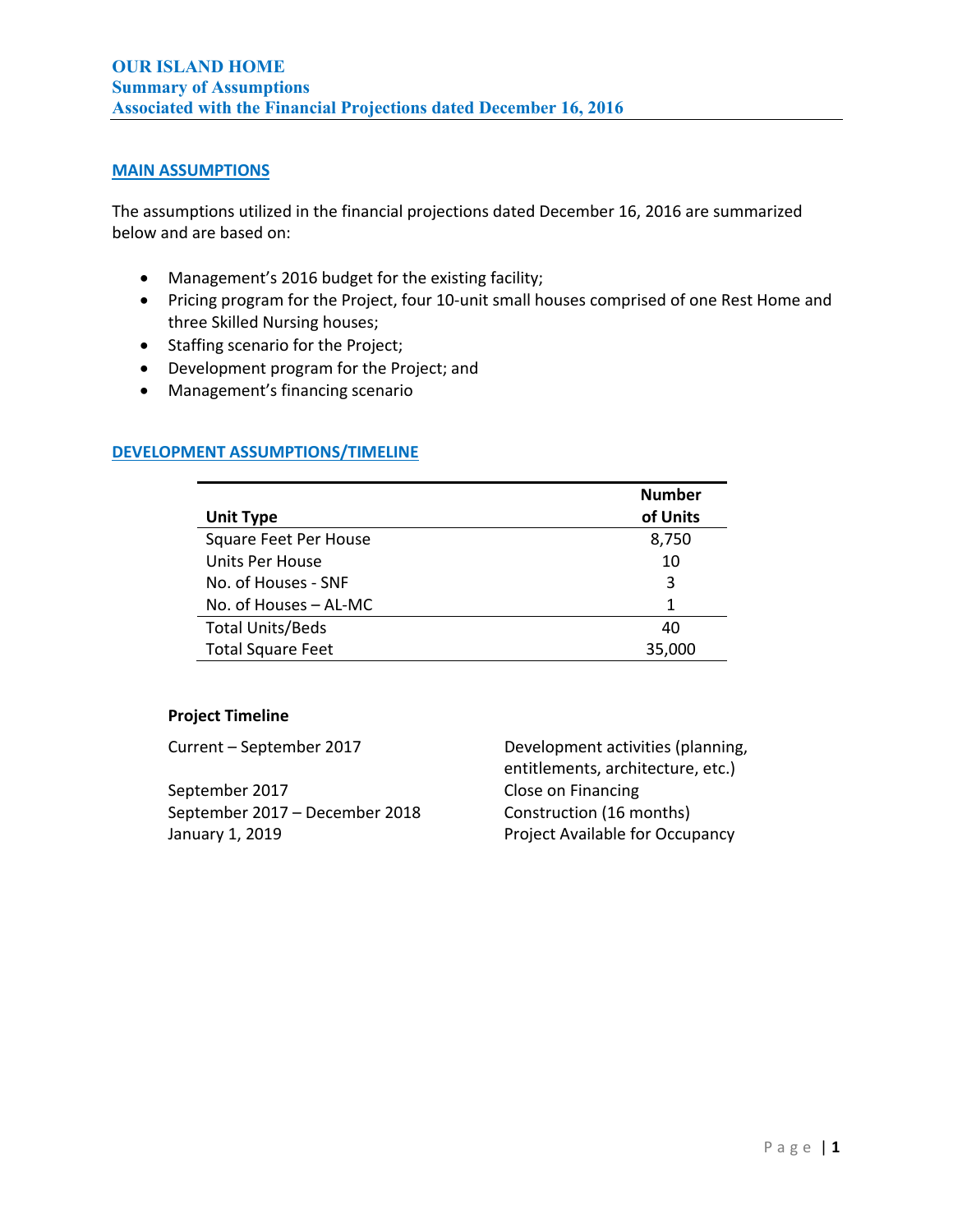# **DETAILED OPERATIONS ASSUMPTIONS**

### **Stabilized Occupancy and Fill Up**

#### *Rest Home*

- The proposed, new Rest Home Units are forecasted to be available for occupancy in January 2019.
- Stabilized occupancy of 92% (or 9.2 units) is projected to be reached in January 2019.

#### *Skilled Nursing*

- **The proposed, new Skilled Nursing Beds are forecasted to be available for occupancy in** January 2019 and fill up upon opening.
- Stabilized occupancy of 95% (or 28.5 units) is projected to be reached in January 2019.

The first fully stabilized year of occupancy is FY2020.

### **Daily Service Fees and Payer Mix**

It is assumed that residents of the Community will pay a Daily Service Fee (per diem rate). Management has assumed that approximately 90% of the Rest Home residents will be MassHealth (Medicaid) payers; the remainder will pay a private pay rate. Management also assumes that 75% of the Skilled Nursing residents will be Medicaid payers, 20% will be private payers, and the remaining residents will be Medicare payers (5%). Daily service fees, payer mix, and occupied units are presented below, inflated to FY2020 dollars:

|                                        | Payer | <b>Number</b> | <b>Daily Service Fees</b> |
|----------------------------------------|-------|---------------|---------------------------|
| <b>Unit Type/Payer Type</b>            | Mix   | of Residents  | (FY2020 \$)               |
| Rest Home                              |       |               |                           |
| Private Pay                            | 10%   | 0.92          | \$337.65                  |
| Medicaid/MassHealth                    | 90%   | 8.28          | 129.90                    |
|                                        |       |               |                           |
| <b>Rest Home Occupied Units/</b>       |       |               |                           |
| <b>Average Fees</b>                    | 100%  | 9.20          | \$150.69                  |
|                                        |       |               |                           |
| <b>Skilled Nursing</b>                 |       |               |                           |
| Private Pay                            | 20%   | 5.69          | \$517.73                  |
| Medicaid/MassHealth                    | 75%   | 21.38         | 222.20                    |
| Medicare                               | 5%    | 1.43          | 378.85                    |
|                                        |       |               |                           |
| <b>Skilled Nursing Occupied Units/</b> |       |               |                           |
| <b>Average Fees</b>                    | 100%  | 28.50         | \$289.06                  |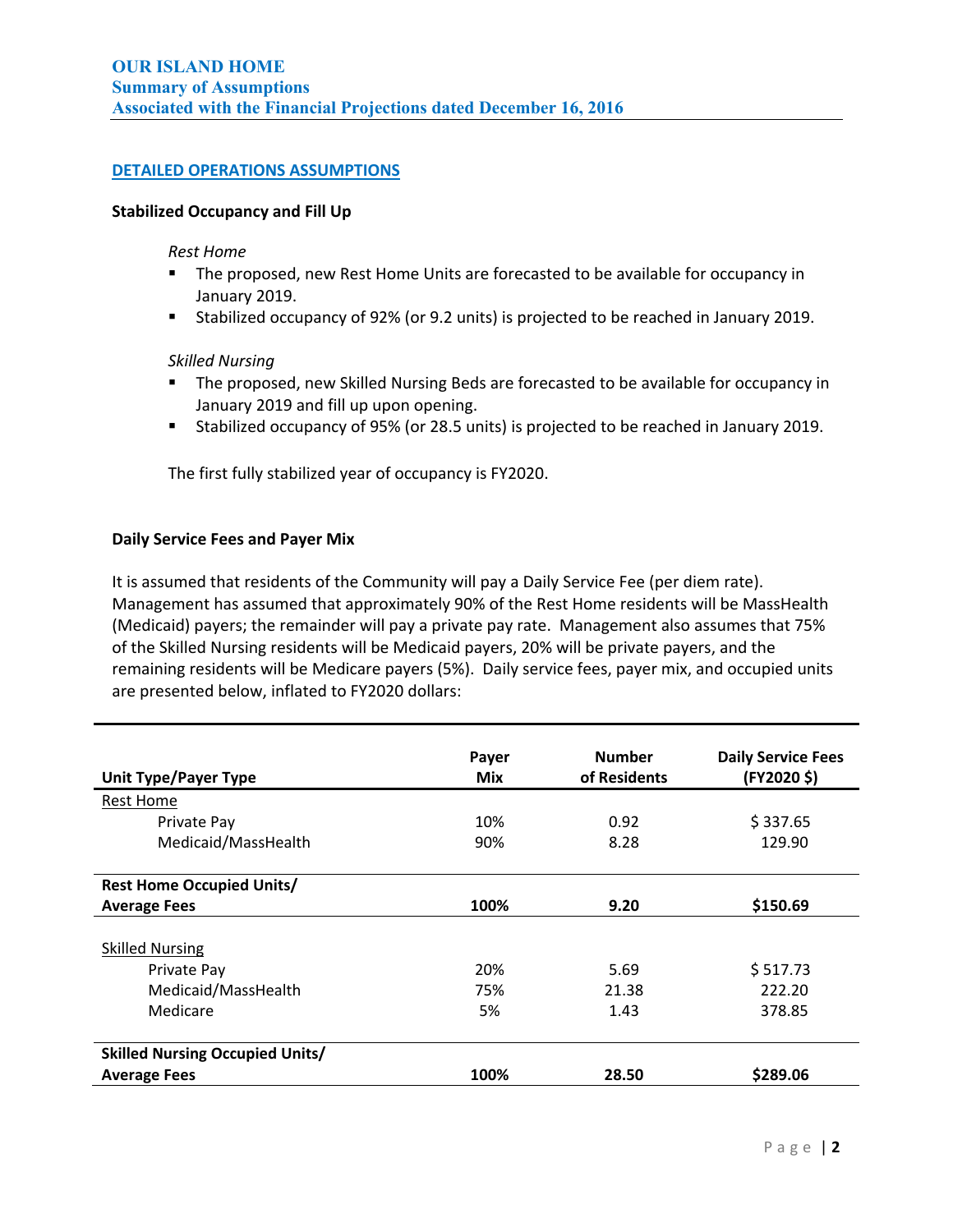# **Revenue Inflation Rates**

The following annual revenue inflation rates are applied in July of each year:

| Rest Home private pay rates           | 3.0% |
|---------------------------------------|------|
| <b>Rest Home Medicaid rates</b>       | 2.0% |
| Skilled nursing private pay rates     | 3.0% |
| <b>Skilled nursing Medicaid rates</b> | 2.0% |
| Skilled nursing Medicare rates        | 2.0% |

# **Operating Expenses**

Operating expenses were generated from analysis of the 2016 operating budget and adjusted for the small house model. Variable costs, such as utilities and food costs, are projected to fluctuate with occupancy. Staffing is projected as follows, based on discussions with management:

| <b>Staffing</b>               |      |  |
|-------------------------------|------|--|
| <b>Positions</b>              |      |  |
| Business office coordinator   | 1.0  |  |
| Administrative assistant      | 1.0  |  |
| Director of nursing           | 1.0  |  |
| Administrator                 | 1.0  |  |
| Social worker                 | 0.8  |  |
| Medical records               | 0.4  |  |
| Staff development coordinator | 1.0  |  |
| Dietician                     | 1.0  |  |
| Nurses – Skilled Nursing      | 2.4  |  |
| $CNAs - Skilled Nursing$      | 19.0 |  |
| Nurses – Rest Home            | 0.7  |  |
| $CNAs - Rest$ Home            | 2.8  |  |
| Activity workers              | 1.6  |  |
| Food service supervisor       | 1.0  |  |
| Dining staff                  | 1.0  |  |
| Maintenance                   | 2.0  |  |
| Housekeeping                  | 1.9  |  |
| Laundry                       | 1.7  |  |
| Administrative nurse          | 1.0  |  |
| <b>Total</b>                  | 42.3 |  |

Staffing costs (wages and benefits) comprise 65% of total operating expenses, or approximately \$3,739,000 in 2020. Benefits are assumed to equal 25.0% of wages. Historically, benefits have ranged from 22.7% to 27.6% of wages, with an average of 24.8%.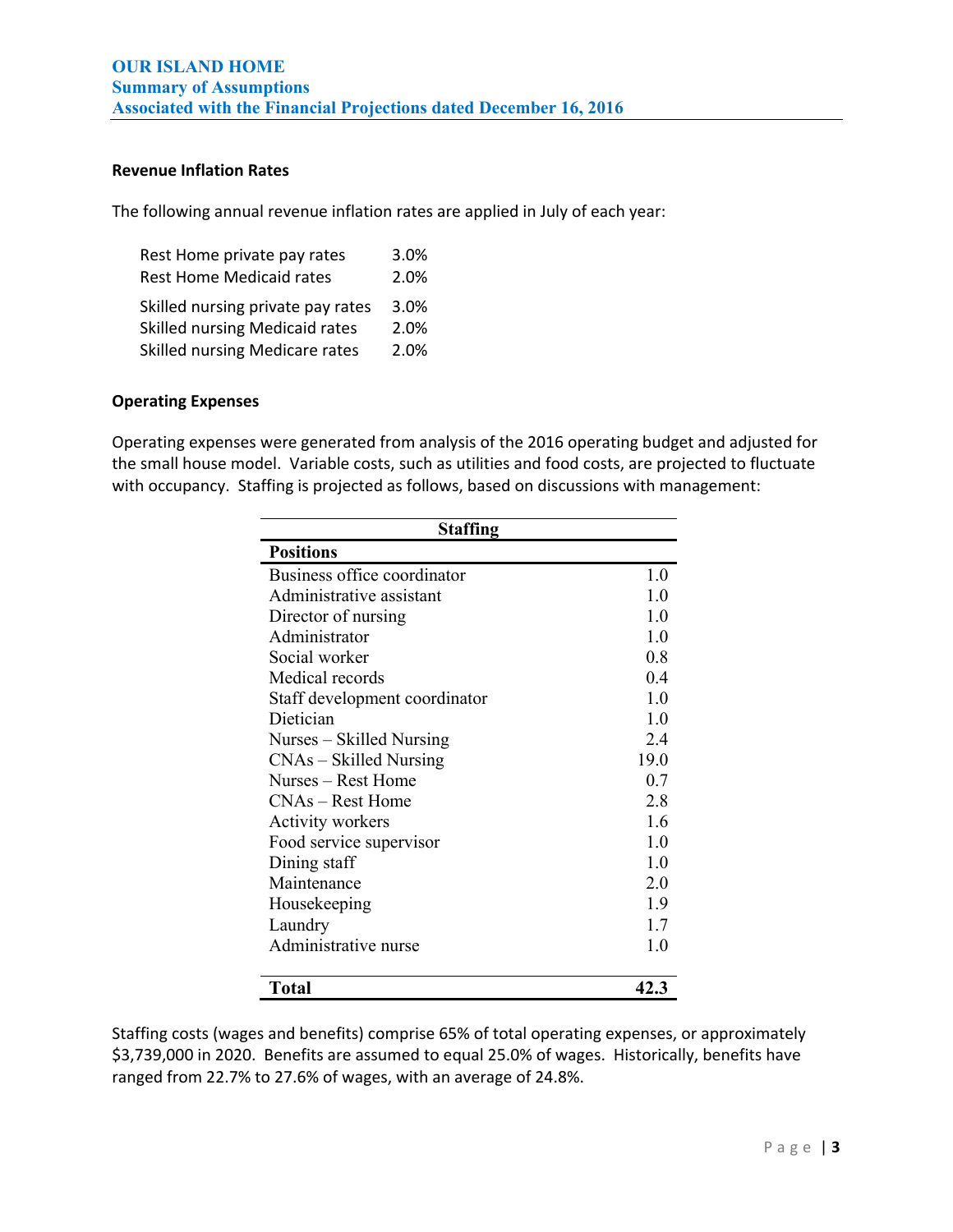Non‐staffing costs comprise 35% of total operating expenses, or approximately \$2,000,000 in 2020. Included in this is approximately \$645,000 for Barnstable County Retirement, \$218,000 for utilities, and \$593,000 for professional services.

Operating expenses are assumed to increase by 3.0% annually.

# **Per Patient Day Analysis**

The following illustrates the projected expenses on a per patient day (PPD) basis for FY2020:

| <b>Operating Expense - PPD Detail</b> |  |  |  |
|---------------------------------------|--|--|--|
|---------------------------------------|--|--|--|

|                          |            |                  | <b>FY2020</b> |            |
|--------------------------|------------|------------------|---------------|------------|
|                          | <b>SNF</b> | <b>Rest Home</b> | <b>Total</b>  | <b>PPD</b> |
| <b>Beds</b>              | 30         | 10               | 40            |            |
| <b>FTEs</b>              | 38.80      | 3.50             | 42.30         |            |
| <b>Patient Days</b>      | 10,403     | 3,358            | 13,761        |            |
|                          |            |                  |               |            |
| Expenses                 |            |                  |               |            |
| Salaries & Benefits      | 3,452      | 287              | 3,739         | 271.71     |
| <b>Barns Cty Rtrmt</b>   | 592        | 53               | 645           | 46.87      |
| <b>Contractual Oblig</b> | 40         | 13               | 53            | 3.85       |
| <b>Utilities</b>         | 165        | 53               | 218           | 15.84      |
| Repairs & Maint          |            |                  |               |            |
| Food                     | 126        | 41               | 167           | 12.14      |
| Prof Svcs - SNF          | 415        |                  | 415           | 30.16      |
| Prof Svcs - Other        | 135        | 43               | 178           | 12.94      |
| <b>Medical Supplies</b>  | 82         | 26               | 108           | 7.85       |
| <b>General Insurance</b> | 64         | 21               | 85            | 6.18       |
| <b>Other Supplies</b>    | 53         | 17               | 70            | 5.09       |
| <b>Other Expenses</b>    | 85         | 27               | 112           | 8.14       |
|                          |            |                  |               |            |
| <b>Total Expenses</b>    | 5,208      | 582              | 5,790         | 420.75     |
|                          |            |                  |               |            |

# **Routine Capital Expenditures**

Routine capital expenditures are projected at \$40,000 in 2020. Beginning in 2021, this amount is inflated 3.0% annually.